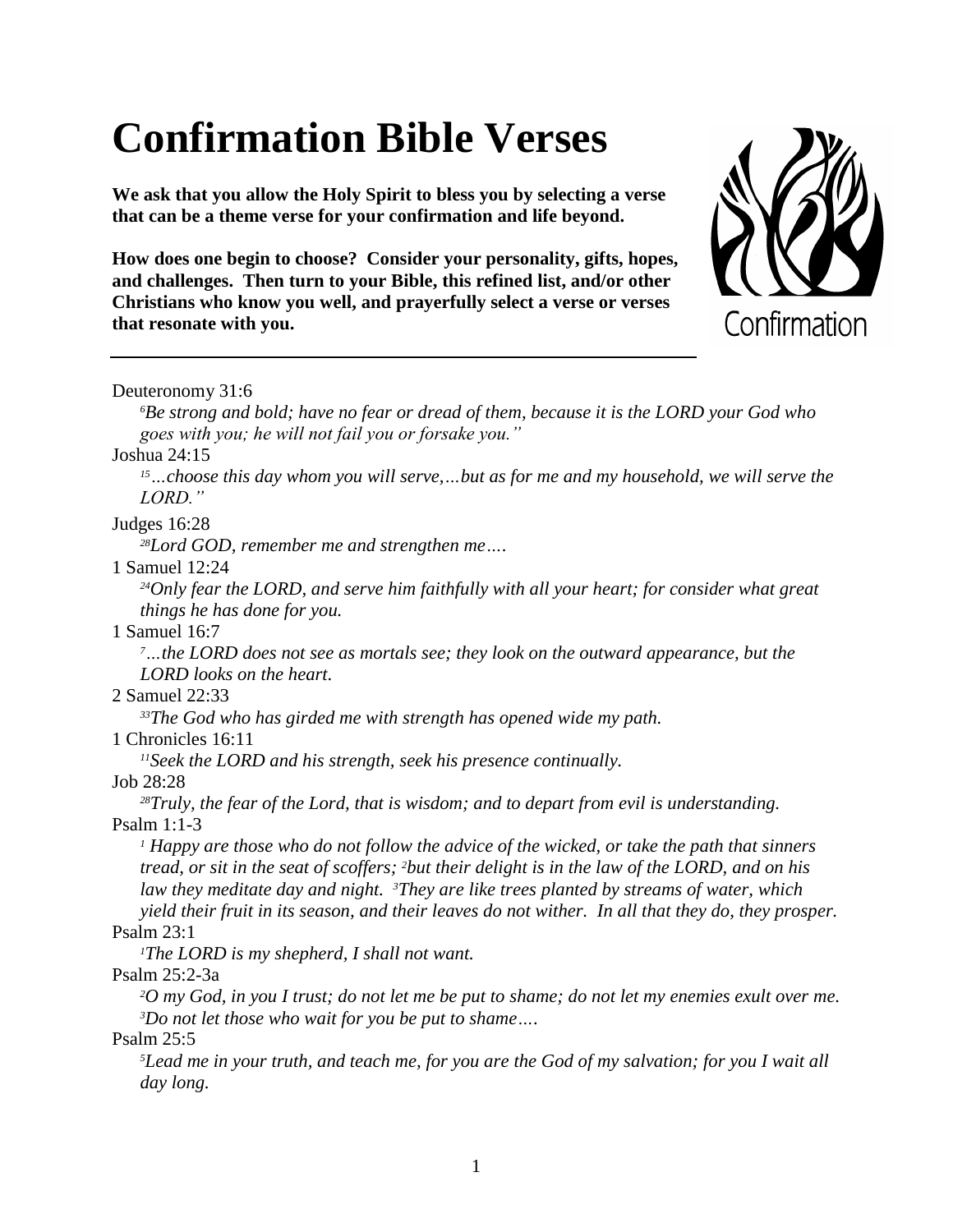Psalm 37:4

*<sup>4</sup>Take delight in the LORD, and he will give you the desires of your heart.*

Psalm 43:3

*<sup>3</sup>O send out your light and your truth; let them lead me; let them bring me to your holy hill and to your dwelling.*

Psalm 73:28

*<sup>28</sup>But for me it is good to be near God; I have made the Lord GOD my refuge, to tell of all your works.*

Psalm 86:11

*<sup>11</sup>Teach me your way, O LORD, that I may walk in your truth; give me an undivided heart to revere your name.*

Psalm 103:1-5

*<sup>1</sup>Bless the LORD, O my soul, and all that is within me, bless his holy name. <sup>2</sup>Bless the LORD, O my soul, and do not forget all his benefits—3who forgives all your iniquity, who heals all your diseases, <sup>4</sup>who redeems your life from the Pit, who crowns you with steadfast love and mercy, <sup>5</sup>who satisfies you with good as long as you live so that your youth is renewed like the eagle's.*

Psalm 119:105

*<sup>105</sup>Your word is a lamp to my feet and a light to my path.*

Psalm 143:10

*<sup>10</sup>Teach me to do your will, for you are my God. Let your good spirit lead me on a level path.* Proverbs 3:5-6

*<sup>5</sup>Trust in the LORD with all your heart, and do not rely on your own insight.*

Proverbs 4:13

*<sup>13</sup>Keep hold of instruction; do not let go; guard her, for she is your life.* Proverbs 8:17

*<sup>17</sup> I love those who love me, and those who seek me diligently find me.*

Proverbs 13:9

*<sup>9</sup>The light of the righteous rejoices, but the lamp of the wicked goes out.*

Proverbs 14:27a

*<sup>27</sup>The fear of the LORD is a fountain of life….*

Ecclesiastes 12:13-14

*<sup>13</sup>The end of the matter; all has been heard. Fear God, and keep his commandments; for that is the whole duty of everyone. <sup>14</sup>For God will bring every deed into judgment, including every secret thing, whether good or evil.*

#### Isaiah 40:29-31

*<sup>29</sup>He gives power to the faint, and strengthens the powerless. <sup>30</sup>Even youths will faint and be weary, and the young will fall exhausted; <sup>31</sup>but those who wait for the LORD shall renew their strength, they shall mount up with wings like eagles, they shall run and not be weary, they shall walk and not faint.*

## Isaiah 41:10

*<sup>10</sup>Do not fear, for I am with you, do not be afraid, for I am your God; I will strengthen you, I will help you, I will uphold you with my victorious right hand.*

Isaiah 43:1

*<sup>1</sup>But now thus says the LORD, he who created you, O Jacob, he who formed you, O Israel: Do not fear, for I have redeemed you; I have called you by name, you are mine.*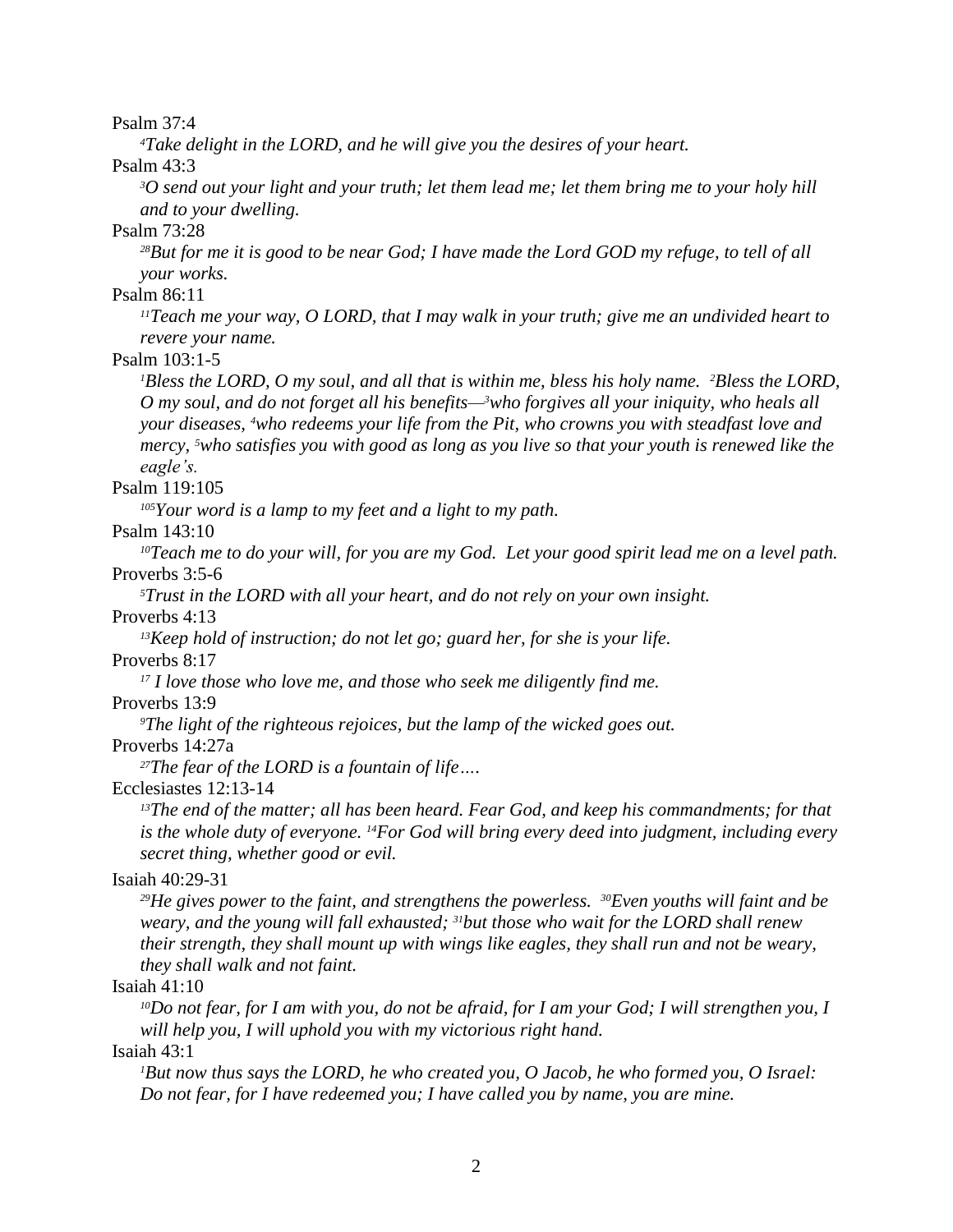#### Habakkuk 3:18-19a

*<sup>18</sup>I will rejoice in the LORD; I will exult in the God of my salvation. <sup>19</sup>GOD, the Lord, is my strength.*

# Matthew 5:6

*<sup>6</sup>"Blessed are those who hunger and thirst for righteousness, for they will be filled.*

# Matthew 5:8

*<sup>8</sup>"Blessed are the pure in heart, for they will see God.*

#### Matthew 5:16

*<sup>16</sup>Let your light shine before others, so that they may see your good works and give glory to your Father in heaven.*

# Matthew 6:20

*<sup>20</sup>Store up for yourselves treasures in heaven, where neither moth nor rust consumes and where thieves do not break in and steal.*

# Matthew 6:33

*<sup>33</sup>But strive first for the kingdom of God and his righteousness, and all these things will be given to you as well.*

# Matthew 7:7

*<sup>7</sup>"Ask, and it will be given you; search, and you will find; knock, and the door will be opened for you.*

# Matthew 10:32-33

*<sup>32</sup>Everyone therefore who acknowledges me before others, I also will acknowledge before my Father in heaven; <sup>33</sup>but whoever denies me before others, I also will deny before my Father in heaven.*

## Matthew 28:20b

*<sup>20</sup>And remember, I am with you always, to the end of the age.*

## Luke 11:28

*<sup>28</sup>Blessed…are those who hear the word of God and obey it!*

# John 3:16

*<sup>16</sup>For God so loved the world that he gave his only Son, so that everyone who believes in him may not perish but may have eternal life.*

#### John 5:24

*<sup>24</sup>Very truly, I tell you, anyone who hears my word and believes him who sent me has eternal life, and does not come under judgment, but has passed from death to life.*

# John 6:35

*<sup>35</sup>I am the bread of life. Whoever comes to me will never be hungry, and whoever believes in me will never be thirsty.*

# John 8:12

*<sup>12</sup>I am the light of the world. Whoever follows me will never walk in darkness but will have the light of life.*

# John 8:31-32

*<sup>31</sup>If you continue in my word, you are truly my disciples; <sup>32</sup>and you will know the truth, and the truth will make you free.*

## John 10:27-28

*<sup>27</sup>My sheep hear my voice. I know them, and they follow me. <sup>28</sup>I give them eternal life, and they will never perish. No one will snatch them out of my hand.*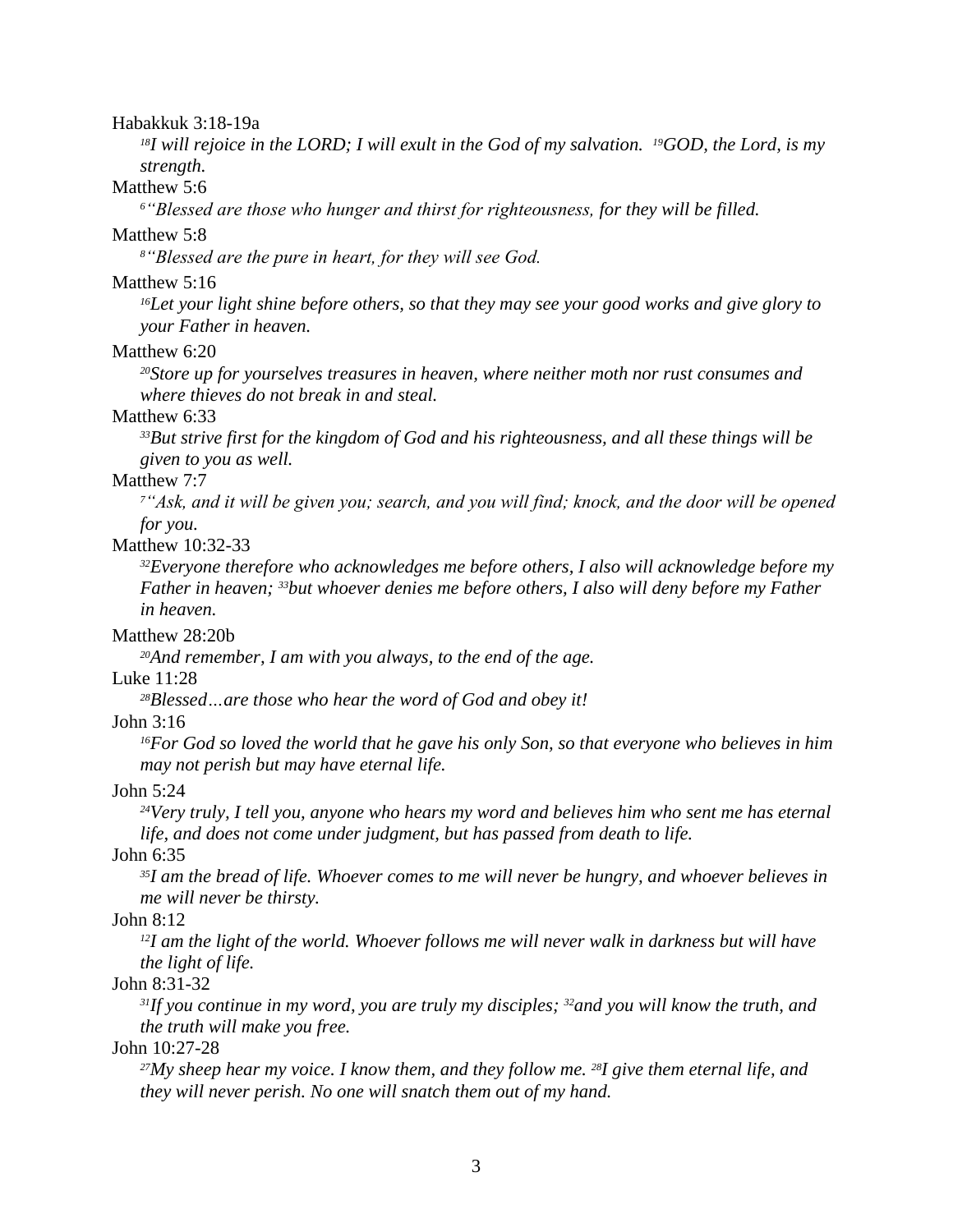John 14:15-16

*<sup>15</sup>If you love me, you will keep my commandments. <sup>16</sup>And I will ask the Father, and he will give you another Advocate, to be with you forever.*

John 14:27

*<sup>27</sup>Peace I leave with you; my peace I give to you. I do not give to you as the world gives. Do not let your hearts be troubled, and do not let them be afraid.*

John 15:5

*5 I am the vine, you are the branches. Those who abide in me and I in them bear much fruit, because apart from me you can do nothing.*

John 16:33

*<sup>33</sup>I have said this to you, so that in me you may have peace. In the world you face persecution. But take courage; I have conquered the world!*

John 17:3

*<sup>3</sup>And this is eternal life, that they may know you, the only true God, and Jesus Christ whom you have sent.*

## Acts 4:12

*<sup>12</sup>There is salvation in no one else, for there is no other name under heaven given among mortals by which we must be saved.*

# Romans 1:16

*<sup>16</sup>For I am not ashamed of the gospel; it is the power of God for salvation to everyone who has faith….*

# Romans 6:3-4

*<sup>3</sup>Do you not know that all of us who have been baptized into Christ Jesus were baptized into his death? <sup>4</sup>Therefore we have been buried with him by baptism into death, so that, just as Christ was raised from the dead by the glory of the Father, so we too might walk in newness of life.*

## Romans 8:14

*<sup>14</sup>For all who are led by the Spirit of God are children of God.*

Romans 8:38-39

*<sup>38</sup>For I am convinced that neither death, nor life, nor angels, nor rulers, nor things present, nor things to come, nor powers, <sup>39</sup>nor height, nor depth, nor anything else in all creation, will be able to separate us from the love of God in Christ Jesus our Lord.*

# Romans 10:9

*9 If you confess with your lips that Jesus is Lord and believe in your heart that God raised him from the dead, you will be saved.*

## Romans 12:21

*<sup>21</sup>Do not be overcome by evil, but overcome evil with good.*

1 Corinthians 6:20

*<sup>20</sup>For you were bought with a price; therefore glorify God in your body.*

# 1 Corinthians 15:58

*<sup>58</sup>Therefore, my beloved, be steadfast, immovable, always excelling in the work of the Lord, because you know that in the Lord your labor is not in vain.*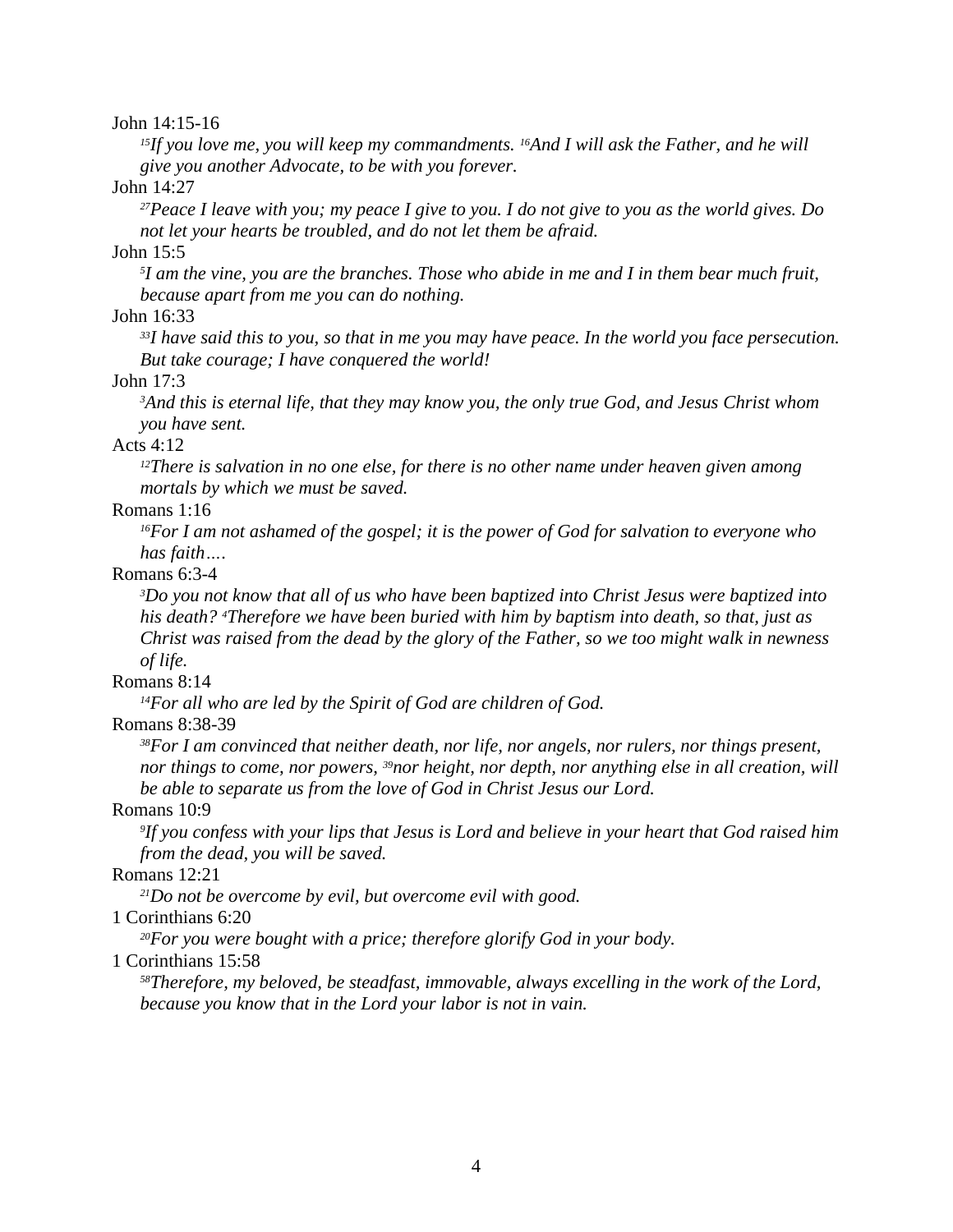# 2 Corinthians 12:9-10

*<sup>9</sup>"My grace is sufficient for you, for power is made perfect in weakness." So, I will boast all the more gladly of my weaknesses, so that the power of Christ may dwell in me. <sup>10</sup>Therefore I am content with weaknesses, insults, hardships, persecutions, and calamities for the sake of Christ; for whenever I am weak, then I am strong.*

## Galatians 2:20

*<sup>20</sup>It is no longer I who live, but it is Christ who lives in me. And the life I now live in the flesh I live by faith in the Son of God, who loved me and gave himself for me.*

# Galatians 5:22-23a

*<sup>22</sup>The fruit of the Spirit is love, joy, peace, patience, kindness, generosity, faithfulness, <sup>23</sup>gentleness, and self-control.*

# Ephesians 2:8-10

*<sup>8</sup>For by grace you have been saved through faith, and this is not your own doing; it is the gift of God—9not the result of works, so that no one may boast. <sup>10</sup>For we are what he has made us, created in Christ Jesus for good works, which God prepared beforehand to be our way of life.*

# Philippians 4:13

*<sup>13</sup>I can do all things through him who strengthens me.*

## Colossians 2:6-7

*<sup>6</sup>As you therefore have received Christ Jesus the Lord, continue to live your lives in him, <sup>7</sup>rooted and built up in him and established in the faith, just as you were taught, abounding in thanksgiving.*

# Colossians 3:2-3

*<sup>2</sup>Set your minds on things that are above, not on things that are on earth, <sup>3</sup> for you have died, and your life is hidden with Christ in God.*

# Colossians 3:17

*<sup>17</sup>And whatever you do, in word or deed, do everything in the name of the Lord Jesus, giving thanks to God the Father through him.*

## 1 Thessalonians 5:23-24

*<sup>23</sup>May the God of peace himself sanctify you entirely; and may your spirit and soul and body be kept sound and blameless at the coming of our Lord Jesus Christ. <sup>24</sup>The one who calls you is faithful, and he will do this.*

## 2 Thessalonians 2:16-17

*<sup>16</sup>Now may our Lord Jesus Christ himself and God our Father, who loved us and through grace gave us eternal comfort and good hope, <sup>17</sup>comfort your hearts and strengthen them in every good work and word.*

# 1 Timothy 6:12

*<sup>12</sup>Fight the good fight of the faith; take hold of the eternal life, to which you were called and for which you made the good confession in the presence of many witnesses.*

# 2 Timothy 3:14-15

*<sup>14</sup>But as for you, continue in what you have learned and firmly believed, knowing from whom you learned it, <sup>15</sup>and how from childhood you have known the sacred writings that are able to instruct you for salvation through faith in Christ Jesus.*